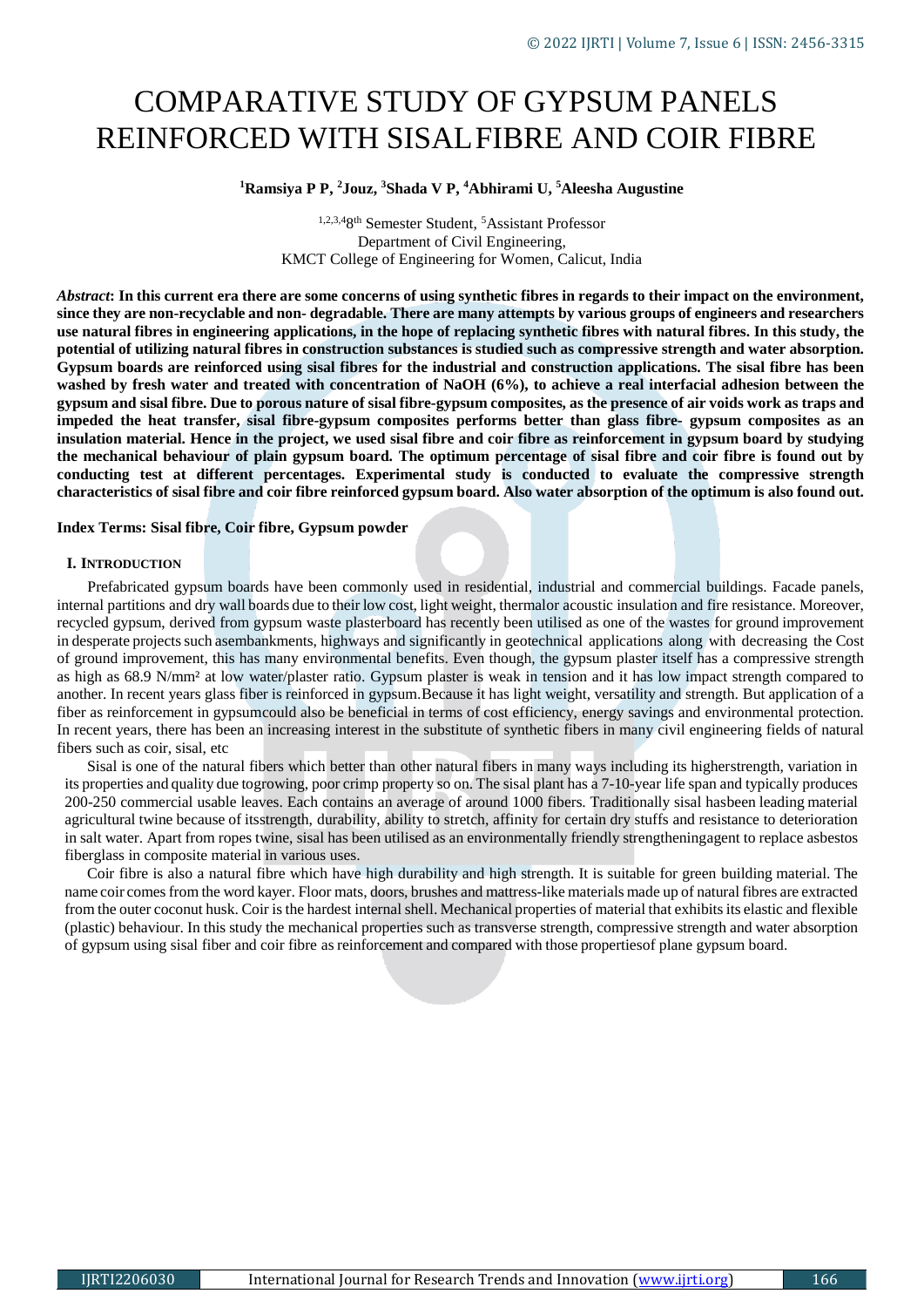# **METHODOLOGY**



# **Gypsum**

Gypsum is a soft sulfate mineral composed of calcium sulfate dihydrate, with the chemical formula CaSO4·2H2O. It is widely mined and is used as a fertilizer and as the main constituent in many forms ofplaster, blackboard/sidewalk chalk, and drywall. A massive fine-grained white variety of gypsum is called as alabaster. And it has been used for sculpture by many cultures including Ancient Egypt, Mesopotamia, Ancient Rome etc. Gypsum is crystallized into translucent crystals of selenite. It also forms as an evaporite mineral and as a hydration product of anhydrite.



Fig 1. Gypsum powder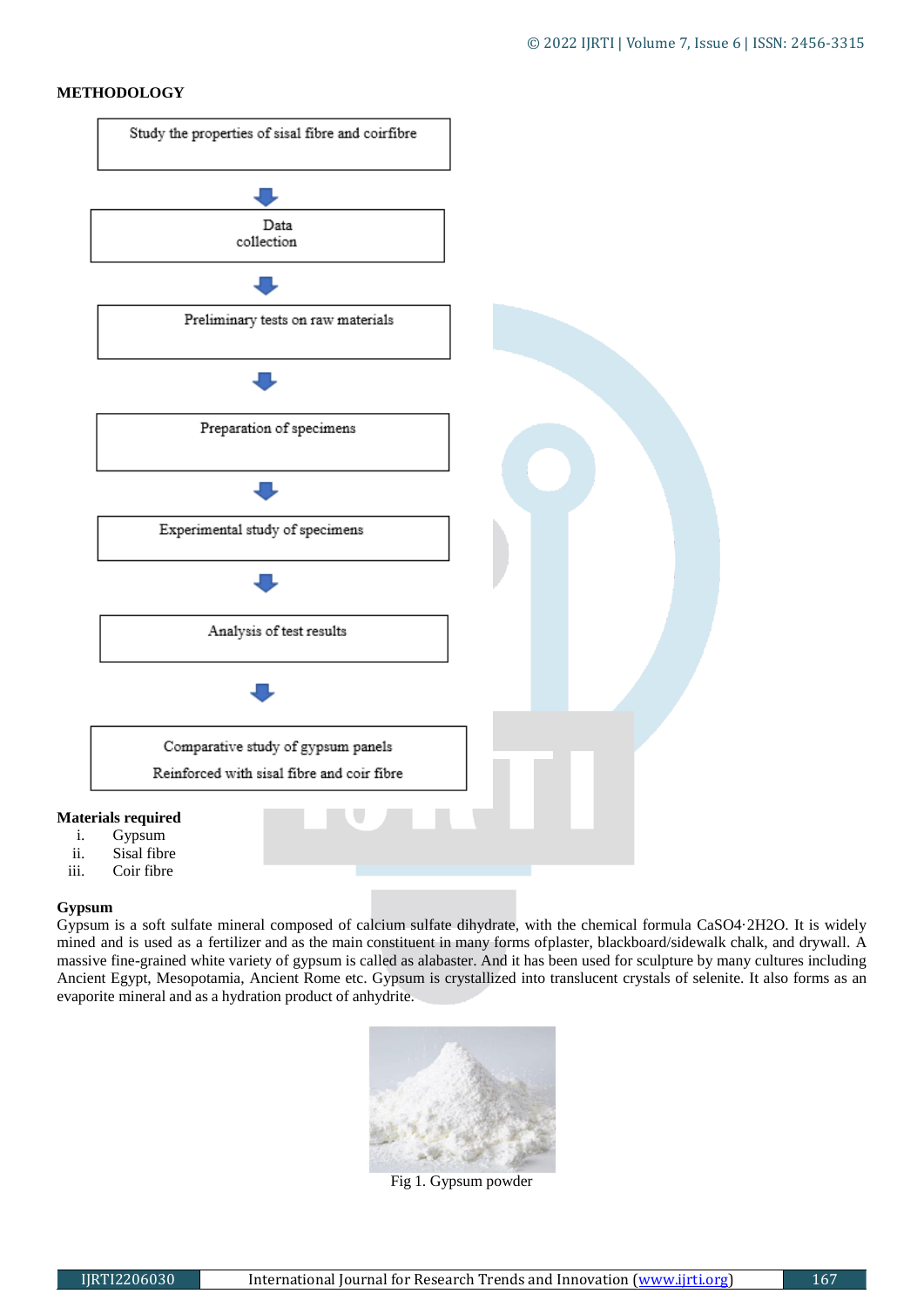## **Sisal fibre**

It is one of the most widely used natural fibre and it is easily cultivated. It is obtained from theplant known as Agave sisalana. These plants produce rosettes of sword-shaped leaveswhich start out toothed, and gradually lose their teethwith maturity. Each leaf of sisal plant contains a number of long, straight fibres. It can be removed by a process called as decortication. The leaves are beaten to separate the pulp and plant material, leaving the tough fibers behind during decortication. The sisal fibers can be draw out and twist into thread for the production of twine and textile or it can be pulped to make paper product. In sisal agriculture there are no pesticides and chemical fertilizers used. It is a stiff fiber traditionally used in making twine, rope. It is used in automotive frictionparts (brakes, clutches), where it imparts green strength to performs, and for enhancing texture in coatings application.



# Fig 2. Sisal fibre

## **Coir fibre**

Coir fibre is also a natural fibre which have high durability and high strength. It is suitable for green building material. The name coir comes from kayer Floor mats, doors, brushes and mattress-like materials made up of natural fibres are extracted from the outer coconut husk. Coir is the hardest internal shell. Mechanical properties of a materialthat exhibits its elastic and flexible (plastic) behaviour.



#### **Tests on raw materials**

Tests on gypsum is conducted to analyze it's characteristics. Consistency test and setting time test are conducted on the specimens as per IS 2542 part 1– 1981.The tests conducted on Gypsum are,

- a) Consistency test on Gypsum
- b) Setting time of gypsum

## **Casting of specimens**

Specimens having 12 mm thickness is casted fordifferent tests as per IS I 2542

- a) Water absorption test : 175mm x 75 mm
- b) Compressive strength test : 70.71 x 70.71 x 70.71mm

#### **Tests on specimens**

Water absorption test and compressive strength test are conducted on the specimens as per IS 2542 part  $2 - 1981$ .

#### **Analysis of result**

After the tests conducted the results are analyzed to find out the optimum content of fiber and gypsum combination.

#### **Experimental test procedure**

 To meet objectives of the project, a detailed experimental study was carried out. The studyon the sisal fibre and coir fibre reinforced gypsum boards were checked out through detailed investigation of its strength properties by casting boards in different fibre proportions.

# **Tests on materials used for experiment**

Tests on material used for experiment are normal consistency of gypsum plaster as per IS : 2542 (Part 1/Sec 1) -1978 and setting time of plaster as per IS : 2542 (Part 1/Sec 3) – 1978.

# **Normal consistency of gypsum plaster**

In this experiment first clean the plunger, mould and base plate of the modified Vicat apparatus. Apply a thin coat ofa petroleum jelly or other suitable lubricant on the upper surface of the base plate in order to prevent leaks during the test. Sift a weighed quantity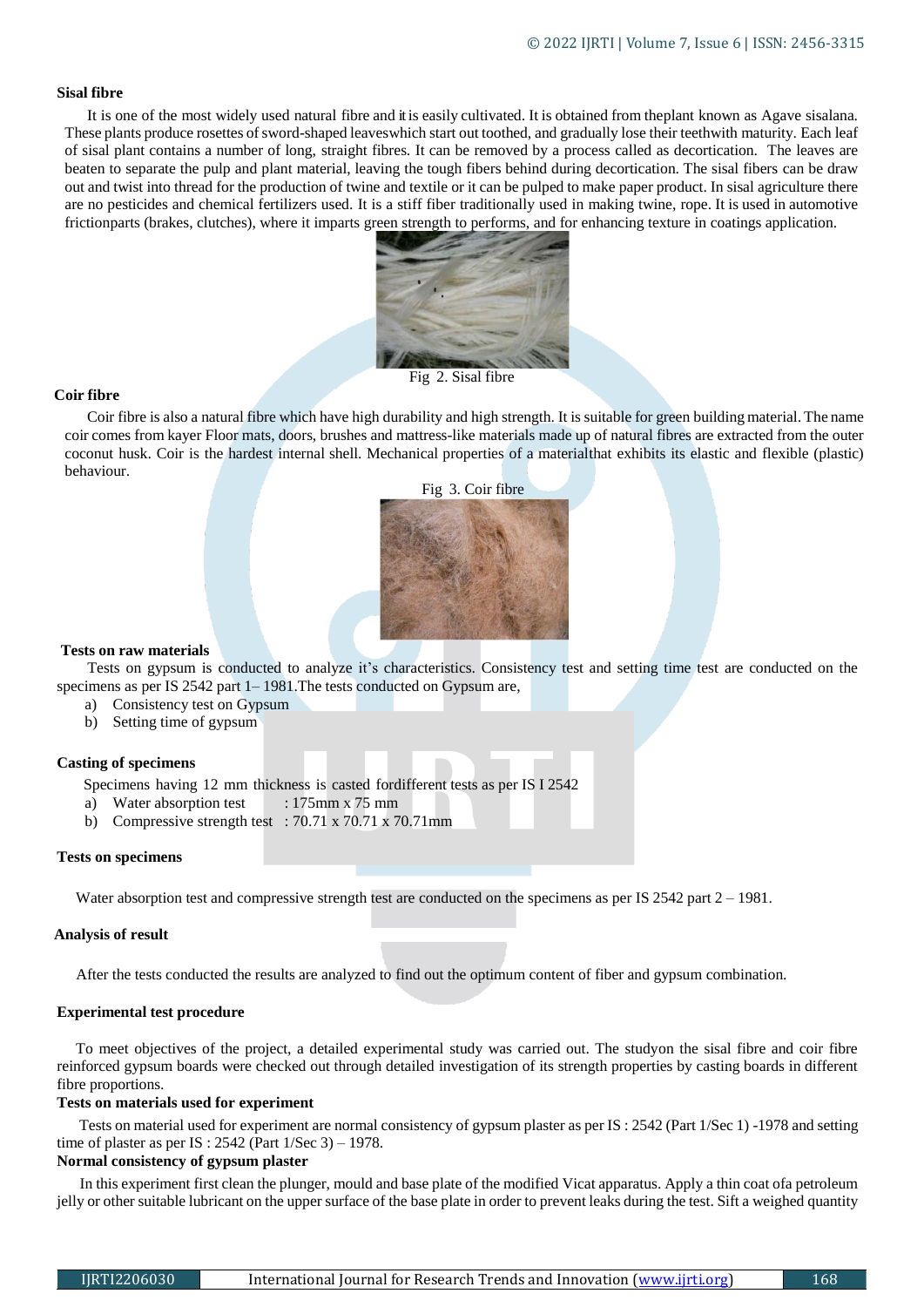of the sample (200 to 300 g as required to fill the mould) into a known volume of water. If the plaster is unretarded, add to the mixingwater 0.1 g of commercial retarder per 100 g of sample.

After allowing the sample to soak for 2 minutes, stir the mixture for 1 minute to an even fluidity. Pour this sample into the vicat mould, work slightly to remove air bubbles, and then strike off flush with the top of the mould. Wet the plunger of the modified vicat apparatus and lower it to the surface of the sample at approximately the centre of the mould. Read the scale and release the plunger immediately. After the rod has settled read the scale again. Readings are reproducible on a retarded mix, and therefore, in order to eliminate error 2 or 3 determinations should be made on each mix, care being taken to have the mould completely filled and the plunger clean and wet.



Fig 4. Consistency test on gypsum

## **Setting time of plaster**

 Mix 200 g of the sample in such quantity of water as will give a paste of normal consistency (using the method of mixing given in Part I/Section 1, except that no retarder shall be used when conducting the test), pour into the Vicat mould, shake a few times to remove the air entrapped and level off flush with the top of the mould. Allow the needle to sink into the pasteand remove it to the original position. After each penetration, wipe the needle clean and movethe mould slightly so that the needle will not penetrate at the same point twice. Depending uponthe character of the material, test the sample frequently at such intervals as are necessary to determine whether it complies with the requirements for time of setting for the product tested. Set shall be considered complete when the needle no longer penetrates to the bottom of the paste. Until set, store the test specimens in a cabinet at a temperature of  $27 \pm 2$ °C in an atmosphere having a relative humidity of 85 to 100 percent. Record as the time of setting of the sample the elapsed time in minutes from the time when the sample was first added to the water to the time when set is complete.

# **Casting of test specimens**

 Panels and cubes are casted for testing water absorption test and compression test respectively. For water absorption test the size of test specimen is 175 x 75 x 12mm. For compressive strength test the size of test specimen is 70.71 x 70.71 x70.71mm.

#### **Mix proportion**

Various mix proportions were calculated for different percentage of fibres and corresponding mass of gypsum and fibres were taken.

#### **Batching**

Batching is the process of measuring and combining the ingredients as per mix design. Batching accuracy is very important. It can be done by 2 methods.

- i. Volume batching
- ii. Weight batching

We have used weight batching for our tests.



Fig 5. Batching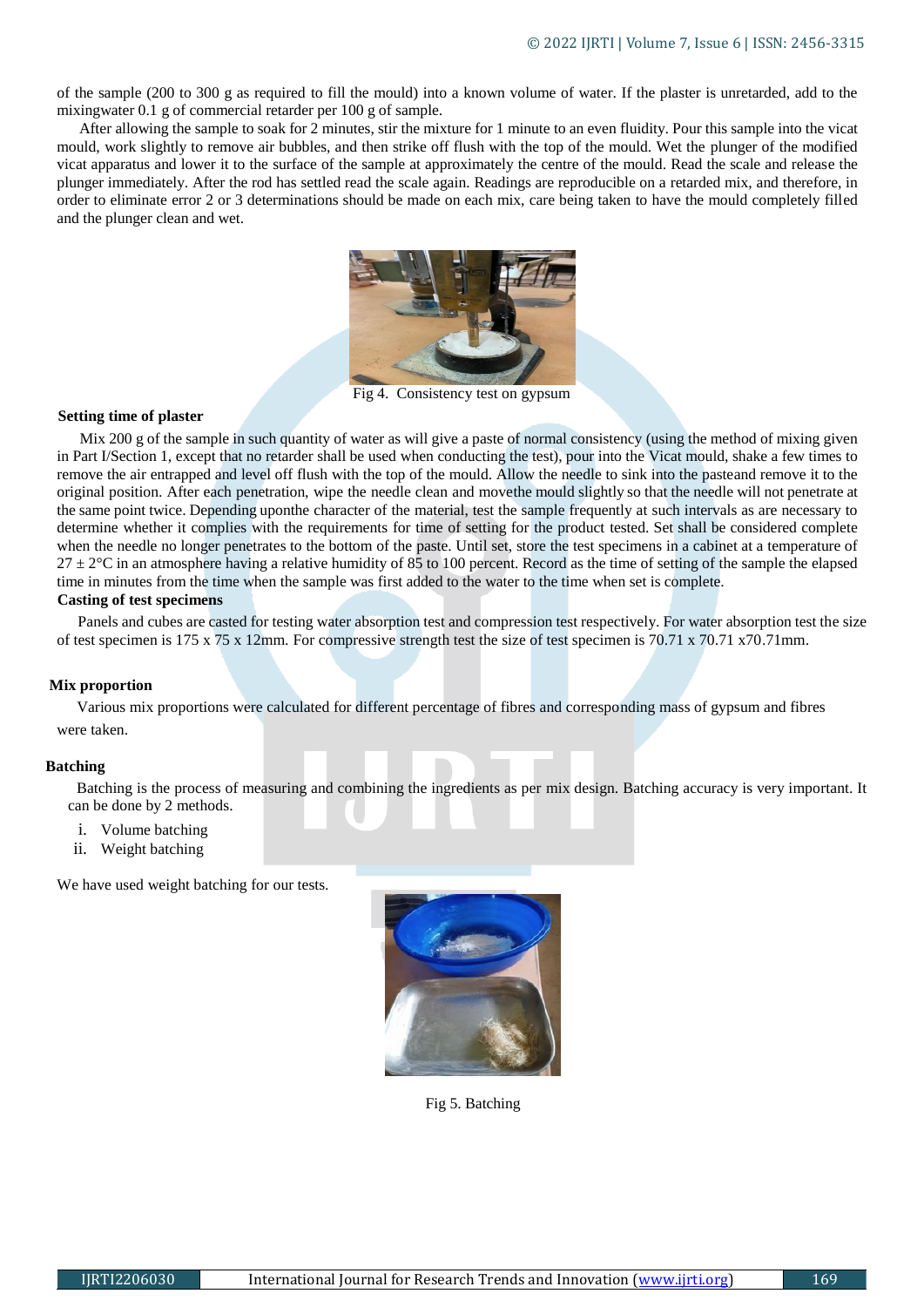# **Mixing**

 Mixing is done to control the workability of the mix. All mixing were done manually. Gypsum powder and firbres are mixed thoroughly and then it is mixed with water until a uniform mix is formed.



# **Casting**

 After mixing it is introduced into the mould with proper compaction. The surface of the gypsum was smoothened, specimens were demoulded 1day after casting.





#### **Tests on specimen**

 The tests on specimens are water absorption test (IS : 2542 (Part II/Sec 6 1981) and compression test(IS : 2542 ( Part II/Sec 5 1981).

## **Water absorption test**

In this test the specimens shall be completely immersed in water at  $27 \pm 2$  °C for a period of 24 hours, with at least 30 mm height of water over the top of the specimen which shall be so positioned that it does not lie flat on the bottom of the container. These shall be taken out and weighed (W1) after removing surplus moisture with a damp cloth. The specimens shall then be placed in an airoven capable of being raised to 105°C and then maintained at that temperature constantly. The specimens shall be dried until constant mass (within  $\pm$  0.1 percent of the mass of the specimens) is attained and the mass (W2) shall be recorded for each specimen.



 $Fig - 9: Specimen immersed in water$ 

The percentage absorption shall be calculated as follows:

Percentage absorption =  $\frac{(W1-W2)}{W2} \times 100$ Where,

W1= Mass of specimen after absorption

W2=Mass of specimen after heating

## **Compressive strength test**

 Mix sufficient quantity of gypsum, fibre and water at normal consistency to produce mortar and cast into three specimen moulds. Coat the moulds with a thin film of mineral oil or other mould release agent and place on an oiled glass or metal plate. Fill the mould with mortar and compact it to expel air bubbles . As soon as the mortar or paste has set, cut off the excess to a plane surface flush with the top of the mould, using a stiff broad knife or similiar implement. Place the filled moulds in moist air (90 to 100 % relative humidity). Remove the cubes from the moulds at any time after they are thoroughly hardened, but retain in the moist air for not less than a total of 16 h. Test the cube using compression testing machine.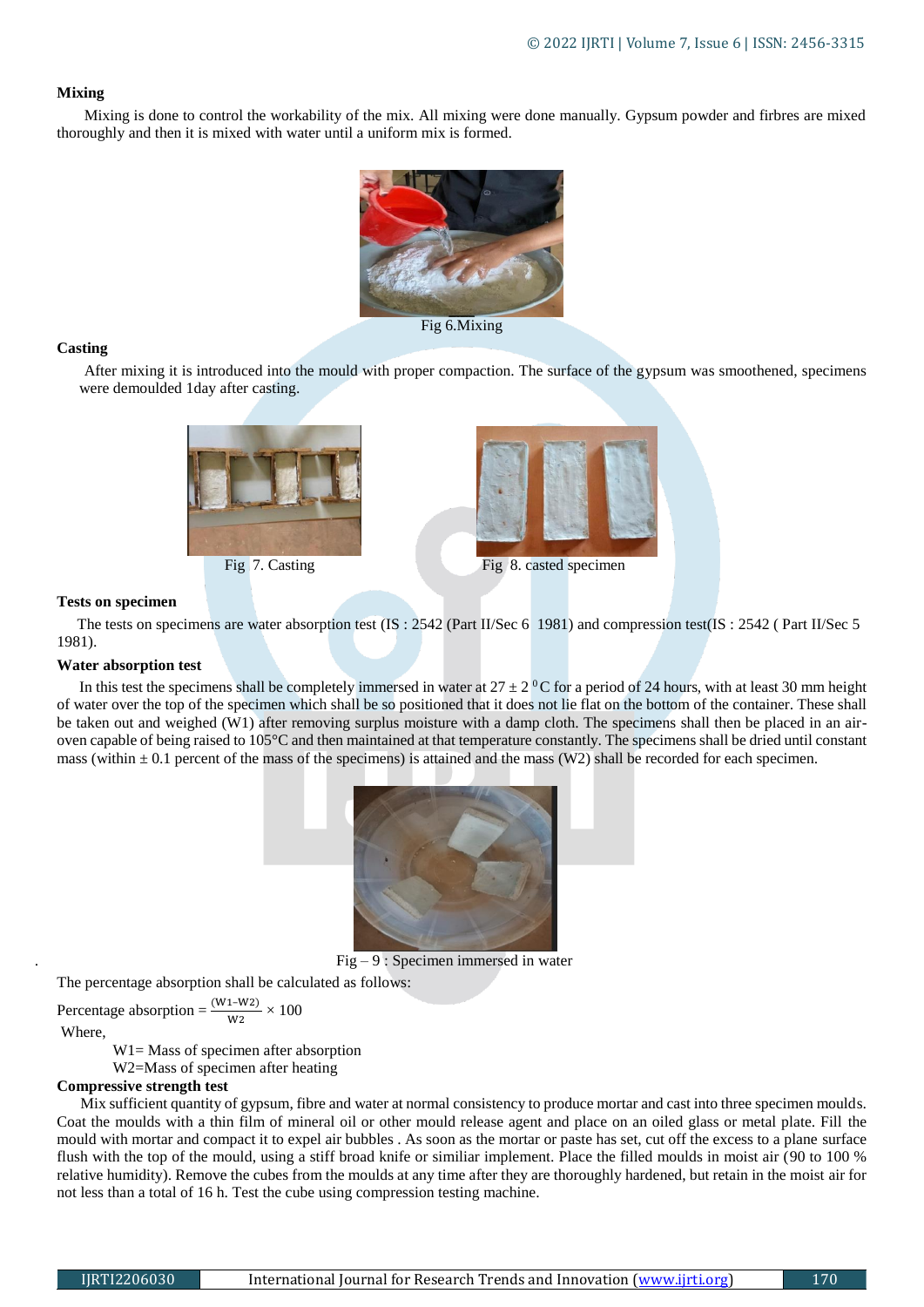

 $\overline{\text{Fig}} - 10$ : Compression testing

# II **. RESULT AND DISCUSSION**

## **Consistency test**

It is the amount of water required to mix a given amount of plaster to a state of fluidity. The required amounts are expressed as milliliters of water for 200g of gypsum.For the gypsum we have used for the test the consistency is 90 ml (that is 44%) of water for 200g of gypsum.

# **Setting time test**

When the powder is mixed with water, the time that elapses from the beginning of the mixing until the material hardens is known as setting time.

Initial setting time : 5 minutes Final setting time : 30 minutes

# **Water absorption test**

The water absorption of gypsum board reinforced with sisal fibre is found to be 61.23%, 58.86%, 63.66% and 68.89% for 0%, 1%, 1.5% and 2% respectively, And the water absorption of gypsum board reinforced with coir fibre is found to be 61.23%, 61.43%, 66.32% and 60.87% respectively.

| <b>Sisal fibre</b><br>content in $(\% )$ | Weight after 24<br>hr immersion<br>in water $(w1)$ ,<br>g | oven<br>dried<br>weight<br>$(w2)$ ,g | Water<br>absorption<br>in $\left(\frac{0}{0}\right)$ | Avg.  |
|------------------------------------------|-----------------------------------------------------------|--------------------------------------|------------------------------------------------------|-------|
| 0%                                       | 220                                                       | 136                                  | 61.76                                                | 61.23 |
|                                          | 225                                                       | 140                                  | 60.71                                                |       |
| $1\%$                                    | 250                                                       | 157                                  | 59.23                                                | 58.86 |
|                                          | 252                                                       | 159                                  | 58.49                                                |       |
| 1.5%                                     | 225                                                       | 138                                  | 63.04                                                | 63.66 |
|                                          | 230                                                       | 140                                  | 64.28                                                |       |
| 2%                                       | 225                                                       | 133                                  | 69.17                                                | 68.89 |
|                                          | 231                                                       | 137                                  | 68.61                                                |       |

| Table-1: Water absorption test results |  |
|----------------------------------------|--|
|----------------------------------------|--|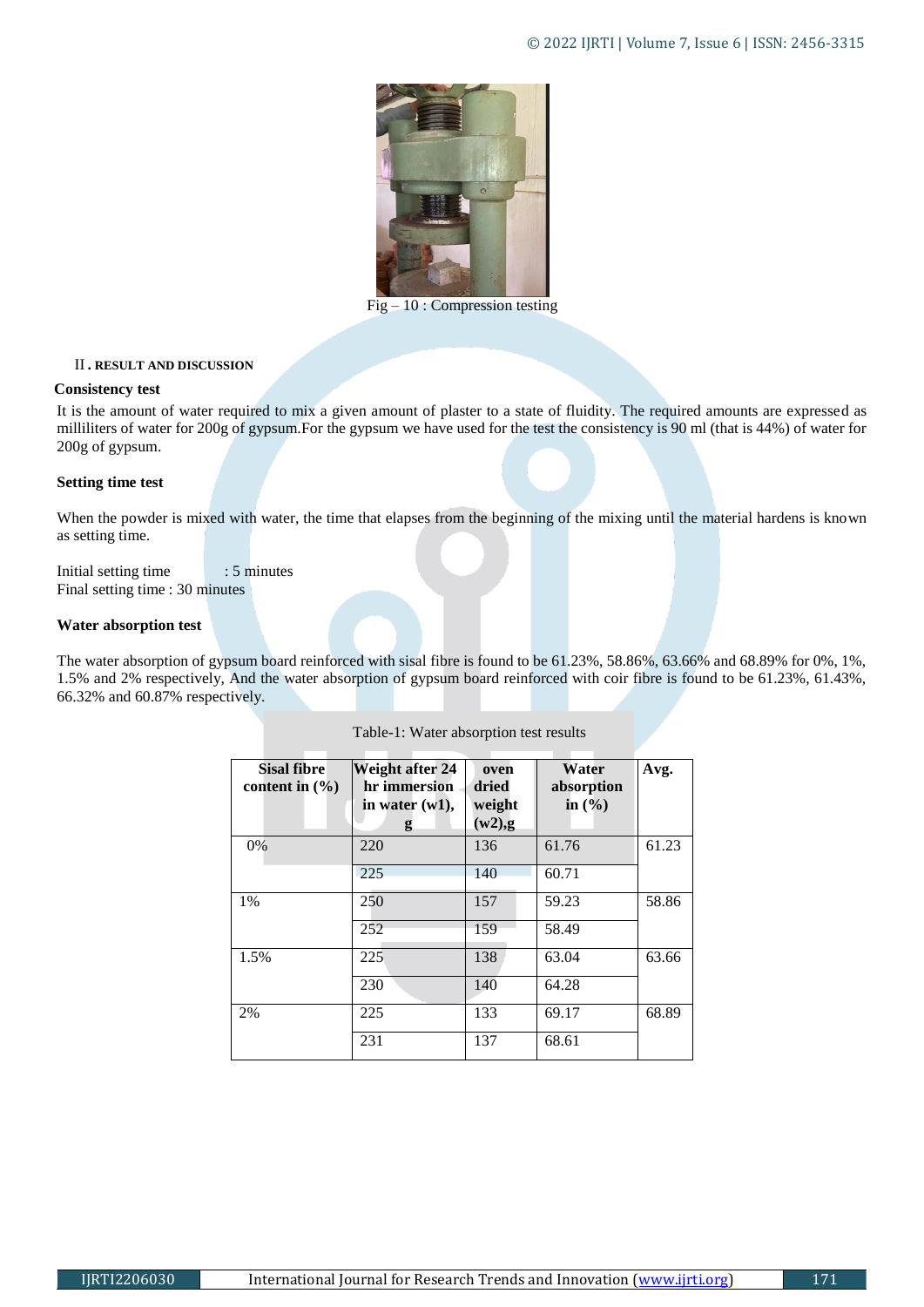| Coir fibre<br>content in<br>$($ %) | Weight after<br>24 <sub>hr</sub><br>immersion in<br>water $(w1)$ , g | oven<br>dried<br>weight<br>$(w2)$ ,g | Water<br>absorption<br>in $(\% )$ | avg   |
|------------------------------------|----------------------------------------------------------------------|--------------------------------------|-----------------------------------|-------|
| 0%                                 | 220                                                                  | 136                                  | 61.76                             | 61.23 |
|                                    | 225                                                                  | 140                                  | 60.71                             |       |
| 1%                                 | 219                                                                  | 136                                  | 61.01                             | 61.43 |
|                                    | 212                                                                  | 131                                  | 61.83                             |       |
| 1.5%                               | 237                                                                  | 143                                  | 61.73                             | 66.32 |
|                                    | 232                                                                  | 139                                  | 66.91                             |       |
| 2%                                 | 239                                                                  | 137                                  | 74.45                             | 70.2  |
|                                    | 234                                                                  | 141                                  | 65.95                             |       |

Table- 2: Water absorption test results

 Result obtained is, for 1 % of sisal fibre reinforced in gypsum board is found to have a water absorption of 58.86. And for 2 % of coir fibre reinforced in gypsum board is found to have a water absorption of 70.2 .

# **Compressive strength test**

| Table $-3$ : Compressive strength test result |
|-----------------------------------------------|
|-----------------------------------------------|

| SI no | Sisal fibre content(%) | strength<br>compressive<br>(MPa) |
|-------|------------------------|----------------------------------|
|       | 0%                     |                                  |
|       | 1%                     | 5.3                              |
|       | 1.5%                   |                                  |
|       | 2%                     | 7.2                              |

Table – 4 : Compressive strength test results

| <sub>S1</sub><br>no | Coir fibre content(%) | compressive<br>strength (MPa) |
|---------------------|-----------------------|-------------------------------|
|                     | 0%                    |                               |
|                     | 1%                    | 5.15                          |
|                     | 1.5%                  | 5.6                           |
|                     | 2%                    | 6.2                           |

Compressive strength goes on increasing while adding different percentage of fibres in gypsum.